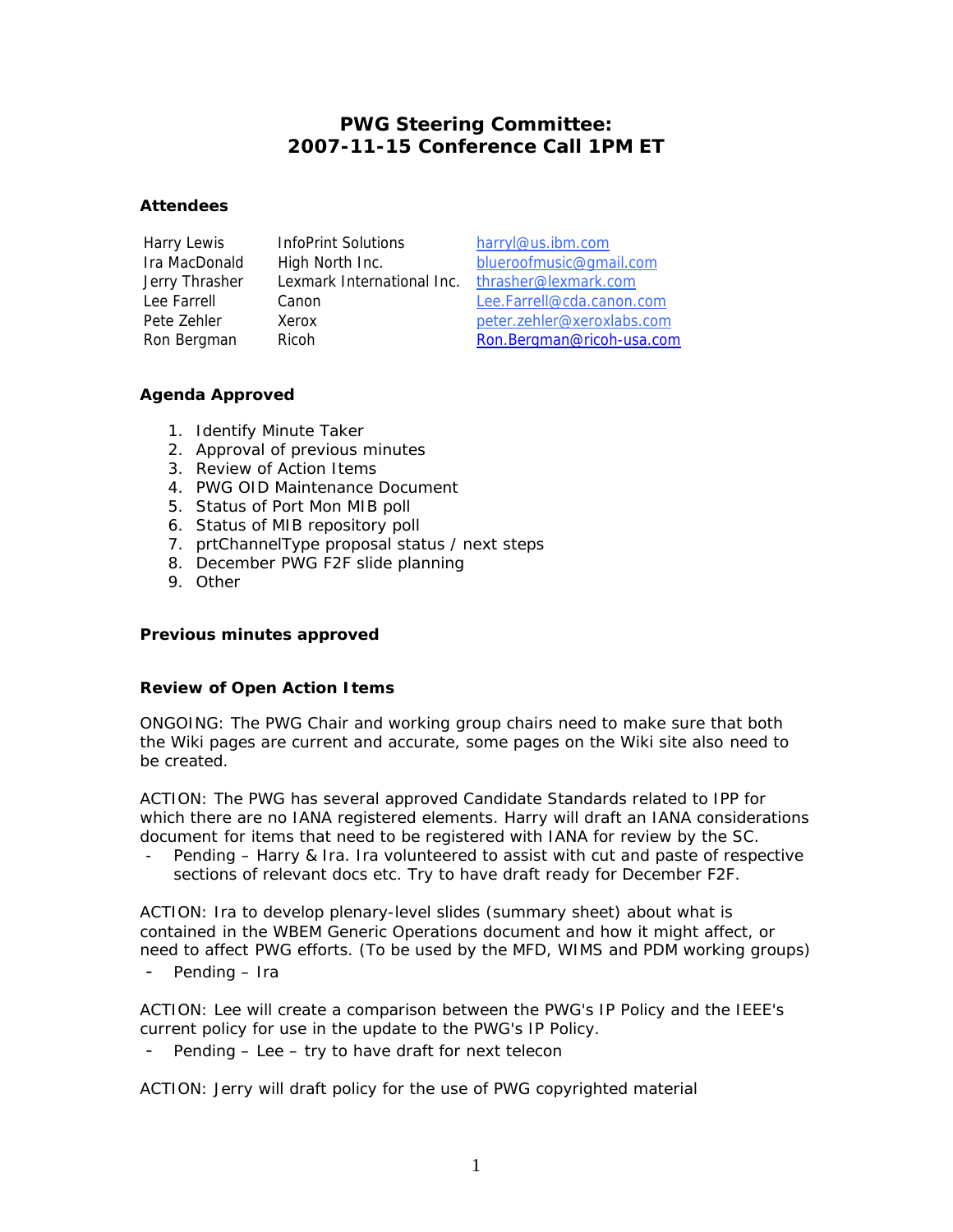- *Closed* 

ACTION: Harry will check into InfoPrint hosting the June 23-27, 2008 PWG F2F meeting.

- *Pending – Harry – try to have for next telcon*

ACTION: Ira will check into Samsung hosting the August, 2008 PWG/PDM/P2600 F2F meeting.

- *Pending – Ira initiated, soliciting response from Samsung*

ACTION: Rick will query the PDM w/g regarding co-locating with the PWG F2F.

- *Pending – Rick*

ACTION: Jerry to contact ISTO about meeting arrangements after deciding if we need 2 or 3 days.

- *Closed* 

ACTION: Jerry will send a query to PWG-ANNOUNCE to gauge interest in a PWG hosted MIB repository.

- *Closed*

ACTION: Jerry will send a query to PWG-ANNOUNCE regarding the implementation of the Port-Mon MIB.

- *Closed*

ACTION: Jerry will send out an example plenary status slide set.

- *Closed*

ACTION: Ira will send examples showing use of Printer MIB Interpreter Language TC and MIME types for use in 1284ID strings.

- *Pending*

ACTION: SC: Review the PWG OID maintenance document

<ftp://ftp.pwg.org/pub/pwg/general/process/pwg-mib-numbers-20070930.txt>

- *Closed*

ACTION: Pete will forward prtChannelType proposal for WS-Print to [pwg@pwg.org.](mailto:pwg@pwg.org)

- *Closed*

#### **PWG OID maintenance document (SC approval)**

Records the PWG Enterprise OID structure. <ftp://ftp.pwg.org/pub/pwg/general/process/pwg-mib-numbers-20070930.txt>

Question about how exceptions are handled. Add text to reference PWG process as the guiding document wherein the Steering Committee may expedite or interpret the PWG Process in general as appropriate. Words something like… "All rules are required to be followed unless an exception is granted via the PWG Process".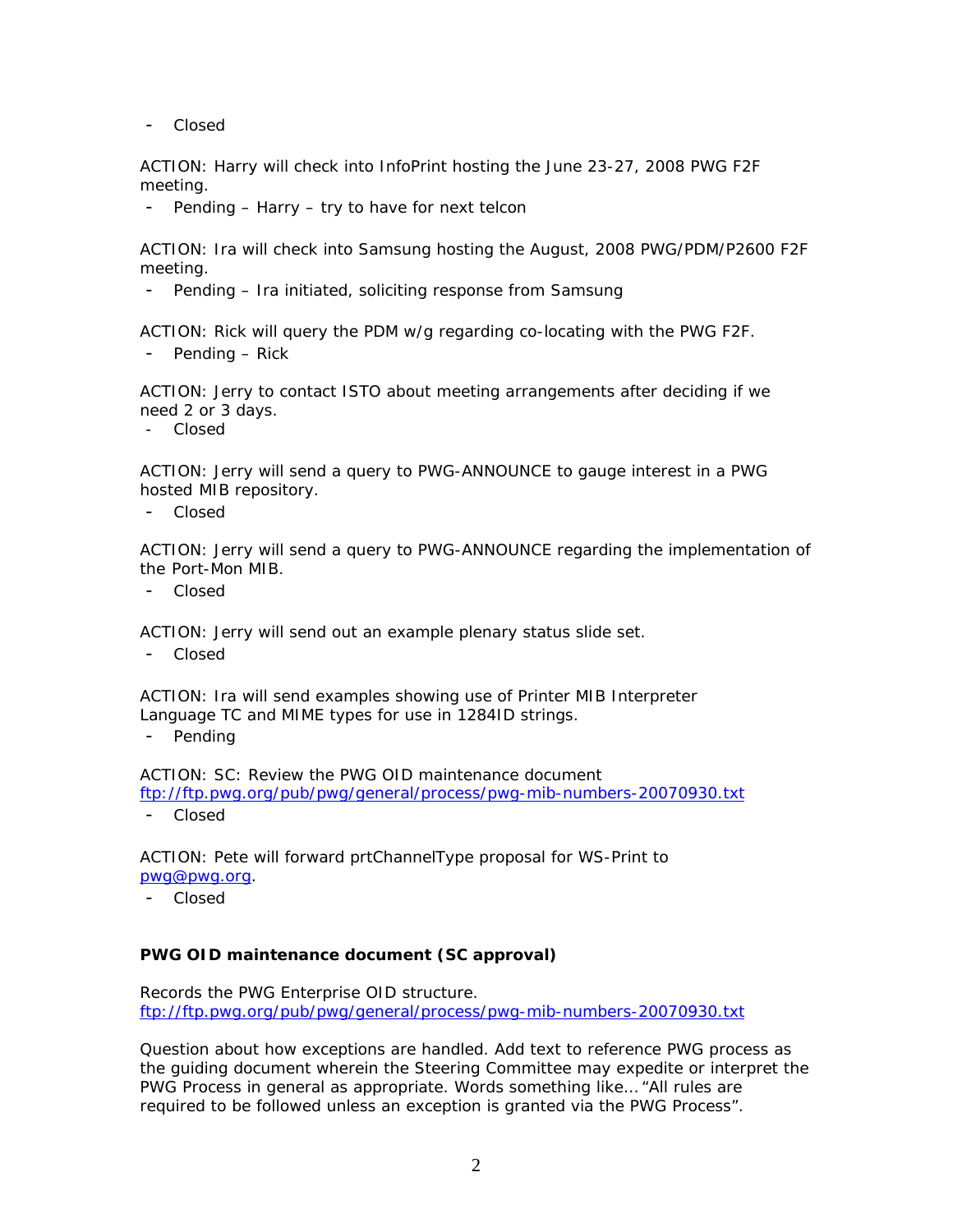OR… change MUST to SHOULD in Assignment Rules (1).

Approved contingent on adding the above clarification(s).

Ira will update.

#### **Port Mon MIB poll status**

4 different companies responded including client, multifunction, single function and external network adapter implementations.

The SC is inclined to interpret that this is enough to support going forward with a vote for PWG Standard. Bill Wagner (not present) had commented in the past, however, about likely (observed) lack of consistency among implementations. Rather than jump to conclusions, we will keep this topic open for discussion at the next teleconference. Before going to vote there should be a serious review of the spec for any possible errors editorial or otherwise.

#### **Private MIB Repository**

4 responses with a 50/50 split of support/decline

Some vendors expressed that they prefer private arrangements with strategic partners vs. exposing to general public. However, this does not enable 3<sup>rd</sup> party management apps or admis using a MIB browser. Many product teams still view objects in their vendor extension of the Printer MIBs as giving them some competitive advantage.

Need more positive responses before creating (and maintaining) a PWG repository.

Suggestion to consider PWG hosting links to vendor repositories (rather than an actual PWG repository).

#### **prtChannelType Proposal**

Revised based on Microsoft feedback. Out for PWG-wide review. Pete will send reminder that comment period is closing. Once approved, Harry will need to request an update to the IANA printer MIB.

#### **December 2007 F2F Meeting Slid Prep**

See Action Items – below.

#### **PWG OID maintenance document (final review)**

Ira posted the document which records the PWG Enterprise OID structure. <ftp://ftp.pwg.org/pub/pwg/general/process/pwg-mib-numbers-20070930.txt>